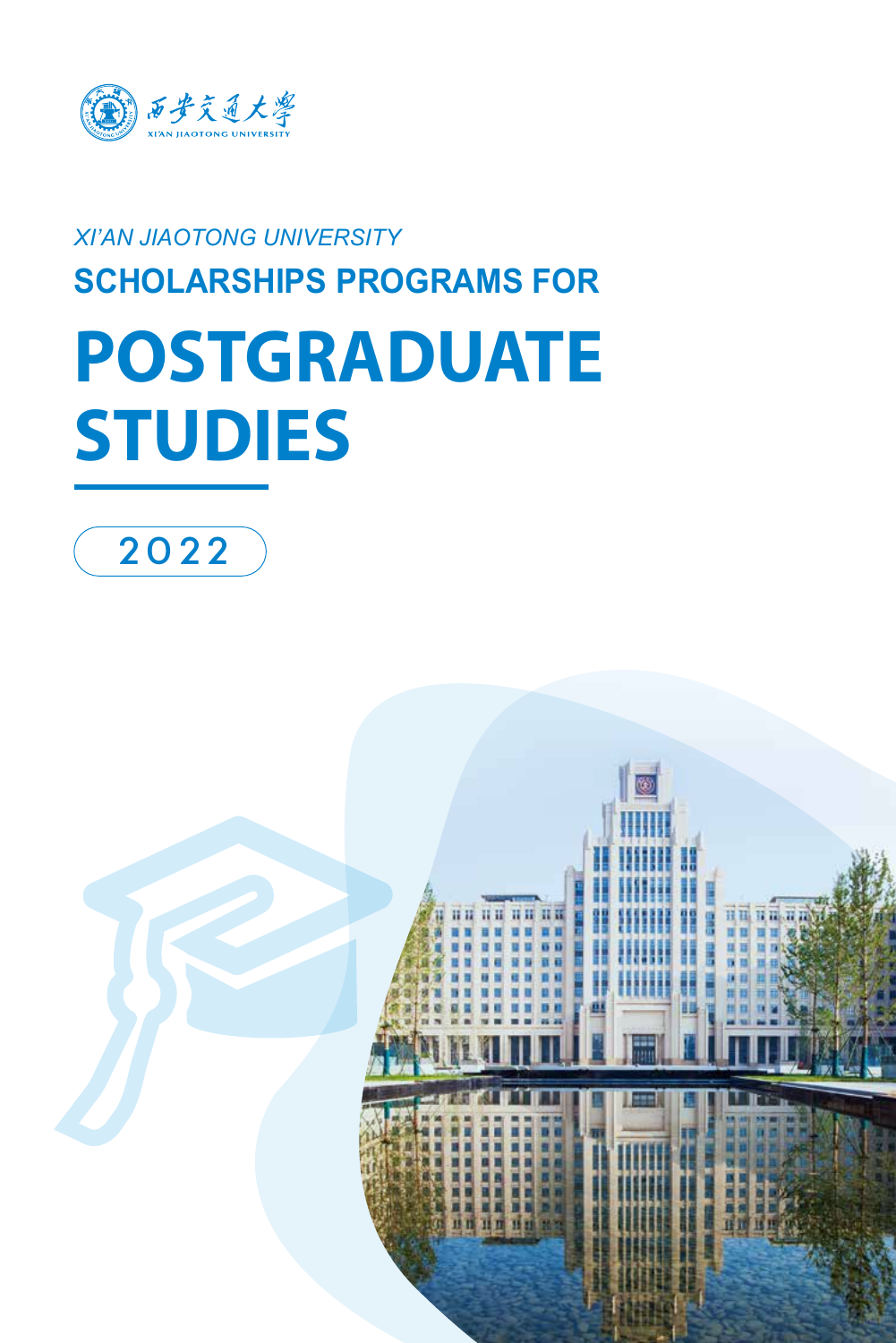# **XJTU**

**Xi'an Jiaotong University (XJTU), established in 1896, is the national key University directly administered by the Ministry of Education of China. It is the top 10 Research University in China and member of China's Ivy League --- C9 League. It was ranked No. 290 on the list of QS World University Rankings 2022.** 

XJTU is a comprehensive research university with **9 major categories of disciplines:** science, engineering, medicine, economics, management, humanities, law, philosophy, and art, and 27 schools, 9 colleges for undergraduates and **3 affiliated hospitals**. There are **four campuses**, namely Xingqing campus, Yanta campus, Qujiang campus and China Western Science and Technology Innovation Harbor, with a total area of 5.33 million square meters.

The University has a faculty and staff of 6538 people including 3,729 full-time teachers, of whom **44 are academicians** of the Chinese Academy of Sciences and/or the Chinese Academy of Engineering. The University now has 46323 full-time students, including 26941 postgraduates.

XJTU offers 90 undergraduate majors, and there are 32 first-level disciplines authorized to confer doctorate degrees, and 41 disciplines authorized to confer master's degrees. It also offers English-taught bachelor's programs, master's as well as doctorate programs in different disciplines.

According to the data released by Essential Science Indicators (ESI), engineering programs of XJTU is ranked **top 1**  $\%$  on the

ESI list, other 16 disciplines of XJTU are ranked **top 1%** on the ESI list in 2021. Its **Management School and Law School are accredited for the QS FIVE STARS** respectively in 2016 and in 2018. 14 disciplines are ranked top ten in China, such as Electrical Engineering, Mechanical Engineering, Power Engineering and Engineering Thermophysics, Materials Science, Electronics and Information Engineering, etc.

XJTU established extensive international communication ties with about 300 universities and research institutions from 44 countries and regions. It initiated the University Alliance of the Silk Road and built an international platform of educational cooperation and communication for more than 150 universities of 37 countries and regions.

Adhering to the principle of Chinese characteristics and striving to be the world-class, XJTU is committed to cultivating outstanding talents who advocate science, seek for innovation, and have a strong sense of responsibility and global vision. As of 2020, there were a total of 2891 international students from 134 countries studying in XJTU, among whom 2659 were degree-pursuing students, including 1106 undergraduates, 893 masters and 660 doctoral students. Due to its outstanding education quality, the University was awarded by the Ministry of Education of China as the "**Demonstration Base for International Education**".

The University is located in Xi'an—the geographical center of China, the starting city of Silk Road as well as the capitals of 13 dynasties in Chinese history. It is not only home to Terra Cotta Warriors and Horses and Huashan Mountain but also home to more than 100 world top 500 companies' branches. It is a hub of AI, aerospace, biotechnology, photoelectric chip, information technology, new materials, new energy, intelligent manufacturing etc. Its brilliant History, glorious culture, high-end technology and friendly environment for realizing the dreams bring Xi'an into one of the most selected destinations for study in China.

#### **Welcome to apply for XJTU!**

*School Motto: Diligent in Study, Persistent in Ambition, Determined in Action, Competent in Work*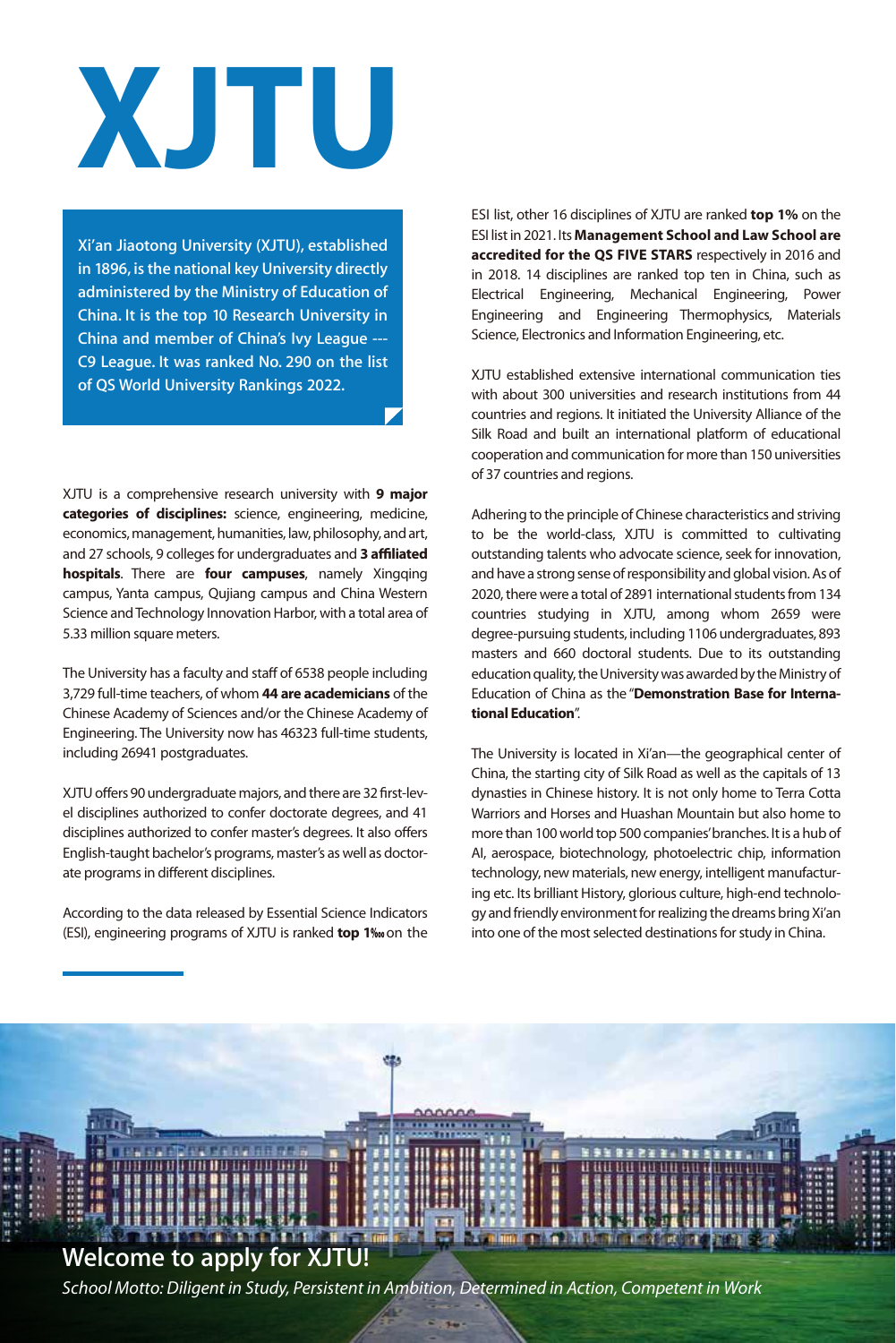#### **Application Schedule**

*Online application:* November 15th- March 15th *Deadline for payment:* March 18th

#### **Duration of Program**

#### *Master's degree:* 2~3 years

*Doctoral degree:* 3~6 years

The university may decide to add one year Chinese language study prior to the academic study according to the applicants' Chinese language proficiency.

#### **Scholarships**

1. *CSC-Chinese University Program*

A waiver of tuition fee, Free on-campus dormitory accommodation, Monthly living allowance, Comprehensive Medical Insurance for International Students in China. It only supports master's students for no more than 3 academic years or doctoral students for no more than 4 academic years, and it covers both major study and Chinese language/preparatory study, as specified in the Admission Letter.

- 2. *XJTU Siyuan International Student Scholarship* A waiver of tuition fee, Monthly living allowance. It supports master's students for 2 academic years or doctoral students for 3 academic years.
- 3. *XJTU-Xi'an City Government "Belt and Road" International Student Scholarship*

A waiver of tuition fee, Monthly living allowance.

It supports master's students for 2 academic years or doctoral students for 3 academic years.

#### *Notes:*

- a) Accommodation, comprehensive medical insurance are NOT included in XJTU Siyuan International Student Scholarship and XJTU-Xi'an City Government International Student Scholarship.
- b) All the scholarships laureates must take the **Scholarship Annual Review** to confirm the next year's scholarship status and/or level after being admitted.
- c) The Annual Review Result of Chinese Government Scholarship may result in the following scholarship status: funding, suspension or cancellation.
- d) The Annual Review Result of XJTU Siyuan International Student Scholarship and XJTU-Xi'an City Government **"Belt and Road" International Student Scholarship** may result in funding, suspension, cancellation or change of allowance level.

#### **Eligibility**

- 1. Applicants must be non-Chinese citizens with valid passports;
- 2. Applicants must be in good health;
- 3. Applicants for Master's degree must have a Bachelor's degree and be under 35 years of age, Applicants for Doctoral degree must have a Master's degree and be under 40 years of age;
- 4. Applicants may not be in receipt of any other types of scholarship.



**Step 1.** Online application at CSC website at

http://www.campuschina.org/. Download the completed Application Form for Chinese Government Scholarship, print and sign your name.

Program Type: B

Agency No. : 10698

*Step 2.* Online application at Xi'an Jiaotong University's International student application system at

http://isso.xjtu.edu.cn/recruit/login

Please check VI. Application Documents for the detailed checklist and prepare corresponding documents.

**Step 3.** Pay the application fee. (The university will send Payment Notice for Application through system information/email to those who pass the initial review.)

*Step 4.* Application complete. Students should pay close attention to the application system and registered email; follow up the latest information such as academic review, pre-admission review, tuition payment and acceptance information, etc.

#### *Notes:*

- a) Application fee is 800RMB which is non-refundable.
- b) Online application is the only way to submit the application. Hard copies are unacceptable.

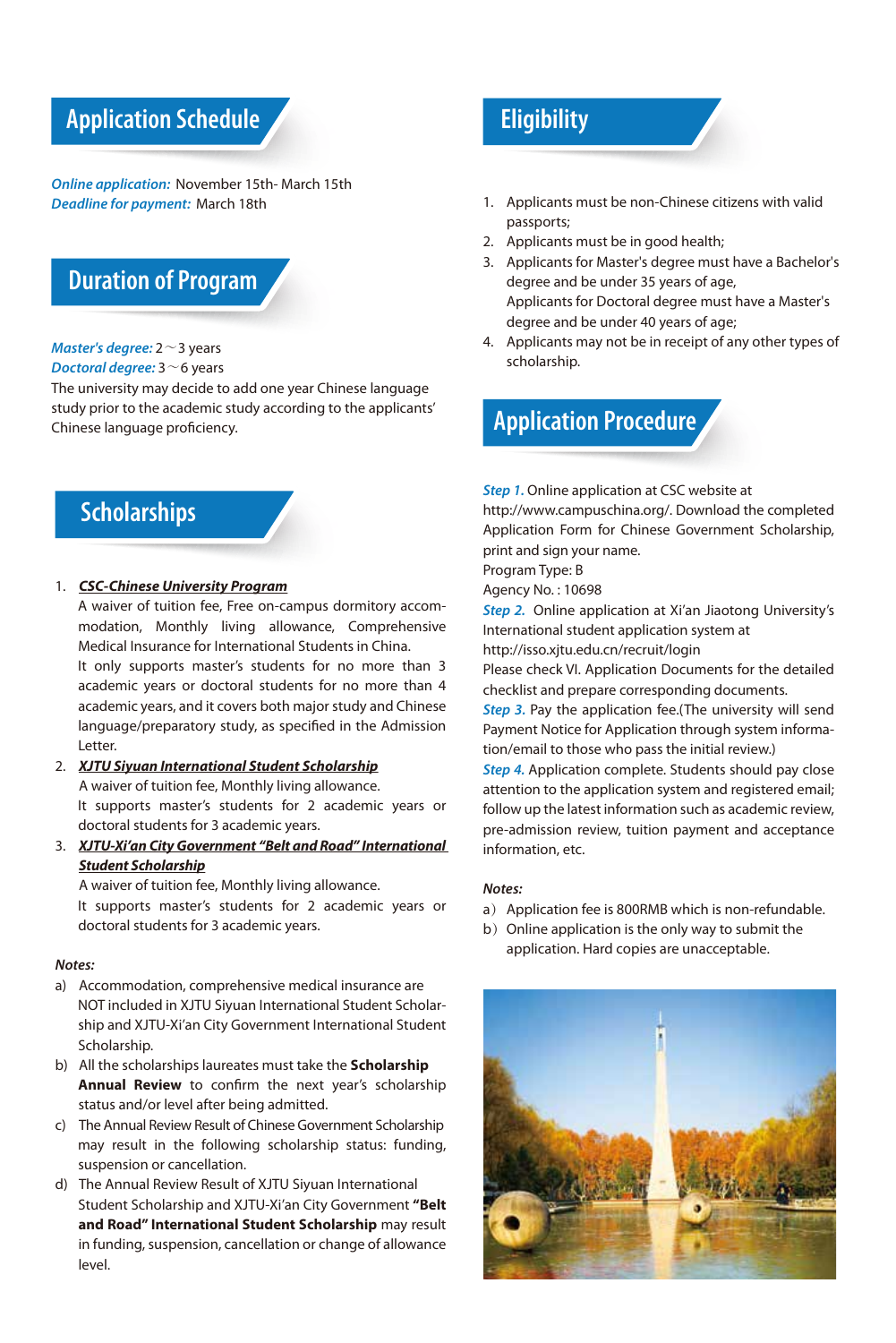#### **Application Documents**

All documents must be complete, true, and correct in either Chinese or English.

- 1. *Application Form for Chinese Government Scholarship* Downloaded after online application in CSC system.
- 2. *XJTU Application Form for International Students* Automatically formed after online application in XJTU system.
- 3. *Completed Original Physical Examination Record for Foreigners and Blood Test Report*

The physical examination must cover ALL the items listed in form. The forms with incomplete records or without the suggestion and signature of the attending physician, official cross-edge stamp of the hospital or a sealed photograph of the applicant are invalid. Please select the appropriate time to take physical examination as the result is valid for only 6 months.

- 4. *Original Non-criminal Record*
- 5. *Original Highest Diploma and Its Notarized Copies* (Prospective diploma winners must submit official certificate from their current university.)
- 6. *Original transcripts in undergraduate or graduate period and their notarized copies*

#### 7. *Recommendation Letters*

Two original recommendation letters written by professors or associate professors. If applicants have already got provisional acceptance from professors at XJTU, please provide *Xi'an Jiaotong University Recommendation Letter from Potential Supervisor* as one of the two recommendation letters. The format can be downloaded at http://sie.xjtu.edu.cn/en/Data\_Download.htm

**SPECIAL ATTENTION FOR PHD APPLICANTS**: Some

schools require *Recommendation Letter from Potential Supervisor*. Please check the list online and the information of professors.

Degree Programs:

http://sie.xjtu.edu.cn/en/Programs/Degree\_Program/Doctoral\_Program.htm Professors information: http://sie.xjtu.edu.cn/yxxx/dsxx.htm

#### 8. *A Study Plan or Research Proposal*

Applicants must submit a written study plan or research proposal in English or Chinese, with a minimum of 800 words for Master degree and 1500 words for Doctoral degree.

**SPECIAL ATTENTION FOR PHD APPLICANTS:** You are required to use the format of *Xi'an Jiaotong University Study Plan for Doctoral Degree Program* which can be downloaded at

http://sie.xjtu.edu.cn/en/Data\_Download.htm

9. *Original Research Achievements and Notarized Copies* Applicants may submit published research papers, award certificates or other documents to prove their achievement and ability in academic research if any.

#### 10. *Certificate of Language Proficiency*

Chinese-taught programs: Report of HSK 4 180 points and above. Other language proficiency certificate is also acceptable upon approved by XJTU. Some programs require HSK5 180 points (Find at Programs List ) English-taught programs: transcript of IELTS 6.0 and above, TOEFL 80 and above. Other language proficiency certificate is also acceptable upon approved by XJTU.

#### 11. *Photocopy of Valid Ordinary Passport.*

#### *Notes:*

- a) No application documents mentioned above will be returned whether the application is successful or not.
- b) Incomplete Applications will be rejected.
- c) Notarized Chinese/English versions are required for documents with languages other than the two.

#### **Admission Notification**

- 1. Admission will be given to the outstanding candidates based on the comprehensive review results of application documents, interview etc. The university will decide which scholarship or allowance level to be granted according to the ranking of comprehensive review results as well as the seats of each scholarship in that year.
- 2. Make sure your email, telephone number, postal address correctly be filled in the application system as they are key to get you contacted during the admission process. Failure to respond to the university in time as required may lead to automatic rejection.
- 3. Applicants cannot change the major, study duration and teaching language once they get admitted.
- 4. The university will provide Admission Notice, JW201/202 form (Visa form) for the admitted applicants to applying for X visa to coming to China. Those who are with other types of visa will not be allowed for registration at XJTU.
- 5. Admitted applicants should register at XJTU strictly in accordance with the date, place prescribed on the Admission Notice (usually on September). Failure to do so within two weeks will result in the admission and scholarship status being invalid.
- 6. Please bring the original highest diploma and original Physical Examination Record for Foreigners and Blood Test Report when you come to XJTU for registration. If you fail to bring the documents or couldn't pass the verification, your admission and scholarship status will be canceled.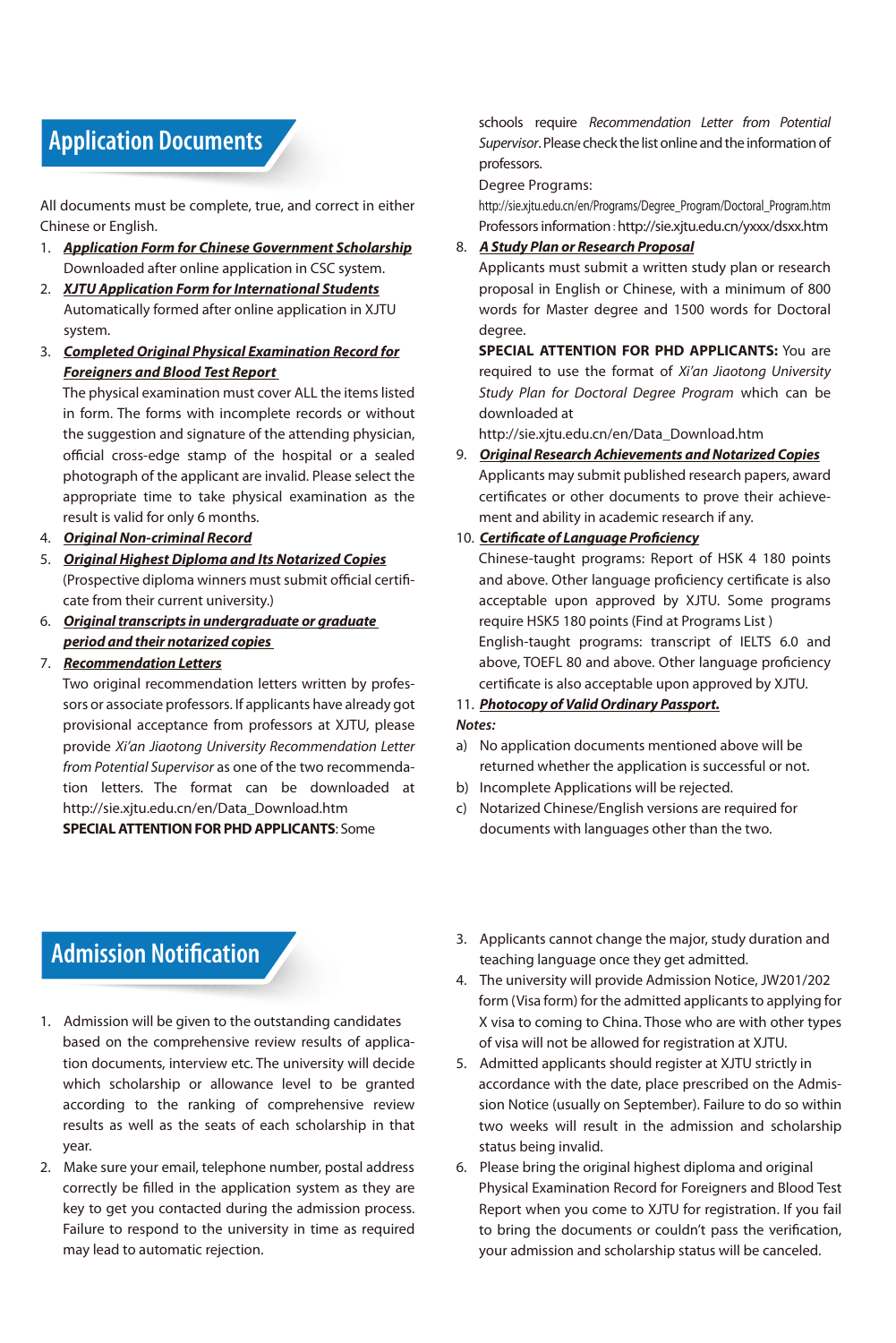## **English-Medium Programs**



#### **Master's Programs**

**Generally 2 years, some 3 years.**

*School of Materials Science and Engineering(3 Years):* Materials Science and Engineering

**School of Electronic Science and Engineering: Electronic Science and Technology** 

**School of Computer Science and Technology: Computer Science and Technology** 

**School of Microelectronics**: Electronic Science and Technology

**School of Information and Communications Engineering**: Information and Communications Engineering

**School of Automation Science and Technology: Control Science and** Engineering

**School of Law**: Law (Master of Laws in Chinese and International Business Law)

**School of Public Policy and Administration (3 Years)**: Public Administration

**School of Management**: Management Science and Engineering, Business Administration

*School of Aerospace Engineering(3 Years):* Mechanics, Aeronautical and Astronautical Science and Technology

*School of Chemical Engineering and Technology(3 Years):* Chemical Engineering and Technology, Power Engineering and Engineering Thermophysics

*School of Mechanical Engineering:* Mechanical Engineering, Instrument Science and Technology

*Jinhe Economics Research Center:* Applied Economics, Theoretical Economics

*School of Finance and Economics:* Applied Economics, Theoretical Economics

**School of Marxism:** Marxist Theory (Study of China's Reform and Development)

*School of Energy and Power Engineering:* Power Engineering and Engineering Thermophysics, Nuclear Science and Technology

*Frontier Institute of Science and Technology:* Chemistry, Physics, Biomedical Engineering, Materials Science and Engineering

**School of Humanities and Social Science:** Master of Arts in Chinese Culture Studies

*School of Software(3 Years):* Computer Science and Technology

*School of Life Science(3 Years):* Biology, Biomedical Engineering

*School of Basic Medical, Health Science Center (3 Years):* Biology, Immunology, Human Anatomy, Histology and Embryology, Pathology and Pathophysiology, Pharmaceutical Engineering

*School of Public Health, Health Science Center (3 Years):* Epidemiology and Health Statistics, Child, Adolescent and Maternal Health, Nutrition and Food Hygiene, Public Health

*School of Pharmacy, Health Science Center (3 Years):* Pharmacology, Natural Medicinal Chemistry, Pharmacy Administration, Pharmacy (Professional degree)

*School of Forensic Medicine, Health Science Center (3 Years):* Forensic Medicine

*School of Nursing, Health Science Center (3 Years):* Nursing

*The First Affiliated Hospital of Xi'an Jiaotong University (3 Years) (Professional degree):* Internal Medicine, Pediatrics, Geriatric Medicine, Neurology, Dermatology and Venereology, Emergency Medicine, Critical Care Medicine, General Medical, Rehabilitation and Physiotherapy, Surgery, Orthopaedics and tranmstology, Obstetrics and Gynecology, Ophthalmology, Otorhinolaryngology, Anesthesiology, Clinicopathology, Clinical Laboratory Diagnostics, Oncology, Radiation oncology, Radiographic, Ultrasonic Medicine, Nuclear Medicine, Stomtological Medicine

*Hospital of Stomatology (3 Years):* Stomtological Medicine(Professional degree)

*The Second Affiliated Hospital of Xi'an Jiaotong University (3 Years) (Professional degree):* Internal Medicine, Pediatrics, Geriatric Medicine, Neurology, Dermatology and Venereology, Emergency Medicine, Critical Care Medicine, General Medical, Rehabilitation and Physiotherapy, Surgery, Pediatric Surgery, Orthopaedics and Tranmstology, Obstetrics and Gynecology, Ophthalmology, Otorhinolaryngology, Anesthesiology, Clinicopathology, Clinical Laboratory Diagnostics, Oncology, Radiation oncology, Radiographic, Ultrasonic Medicine, Nuclear Medicine School of Electrical Engineering: Electrical Engineering

**PROGRAMS LIST**



#### **Doctoral Degree Programs**

**Generally 3 years, some 4 years. Those with NO means Recommendation Letter from Potential Supervisor is NOT required.** 

**School of Materials Science and Engineering: Materials Science and** Engineering

*School of Electronic Science and Engineering:* Electronic Science and **Technology** 

**School of Computer Science and Technology: Computer Science** and Technology

**School of Microelectronics (NO)**: Electronic Science and Technology **School of Information and Communications Engineering**: Information and Communications Engineering

**School of Automation Science and Technology: Control Science** and Engineering

**School of Law (NO)**: Law (Master of Laws in Chinese and International Business Law)

**School of Public Policy and Administration (4 Years)**: Public Administration

School of Management(4 Years)(NO): Management Science and Engineering, Business Administration (Direction: Accounting)

*School of Aerospace Engineering(4 Years):* Mechanics, Aeronautical and Astronautical Science and Technology

*School of Chemical Engineering and Technology (4 Years):* Chemical Engineering and Technology, Power Engineering and Engineering **Thermophysics** 

*School of Mechanical Engineering:* Mechanical Engineering, Instrument Science and Technology

*Jinhe Center for Economics Research (NO):* Applied Economics *School of Finance and Economics (NO):* Applied Economics

*School of Energy and Power Engineering:* Power Engineering and Engineering Thermophysics, Nuclear Science and Technology

*Frontier Institute of Science and Technology:* Chemistry, Physics, Biomedical Engineering, Materials Science and Engineering

*School of Software(4 Years):* Computer Science and Technology School of Life Science and Technology (4 Years): Biology, Biomedical Engineering

*School of Mathematics and Statistics:* Mathematics, Statistics

*The School of Basic Medical, Health Science Center:* Physiology, Biochemistry and Molecular Biology, Cell Biology, Genetics, Biophysics, Immunology, Human Anatomy, Histology and Embryology, Pathology and Pathophysiology

School of Public Health, Health Science Center: Epidemiology and Health Statistics, Child, Adolescent and Maternal Health, Nutrition and Food Hygiene

*School of Pharmacy, Health Science Center:* Stomatologic Biomedicine, Medicinal Chemistry, Pharmaceutics, Pharmacognosy, Pharmaceutical Analysis, Pharmacology

*School of Forensic Medicine, Health Science Center:* Forensic Medicine, Immunology, Psychiatry and Mental Health

*School of Nursing, Health Science Center:* Nursing

*The First Affiliated Hospital of Xi'an Jiaotong University (Professional degree):* Internal Medicine, Pediatrics, Geriatric Medicine, Neurology, Dermatology and Venereology, General Medical, Rehabilitation and Physiotherapy, Surgery, Orthopaedics and Tranmstology, Obstetrics and Gynecology, Anesthesiology, Clinical Laboratory Diagnostics, Oncology, Radiation Oncology, Radiographic, Ultrasonic Medicine, Nuclear Medicine, Stomtological Medicine

*Hospital of Stomatology (3 Years):* Stomtological Medicine (Professional degree)

*The Second Affiliated Hospital of Xi'an Jiaotong University (3 Years) (Professional degree):* Internal Medicine, Pediatrics, Neurology, Dermatology and Venereology, Critical Care Medicine, Rehabilitation and Physiotherapy, Surgery, Pediatric Surgery, Orthopaedics and Tranmstology, Ophthalmology, Otorhinolaryngology, Anesthesiology, Clinicopathology, Oncology, Radiation Oncology, Radiographic, Ultrasonic Medicine

*School of Electrical Engineering:* Electrical Engineering